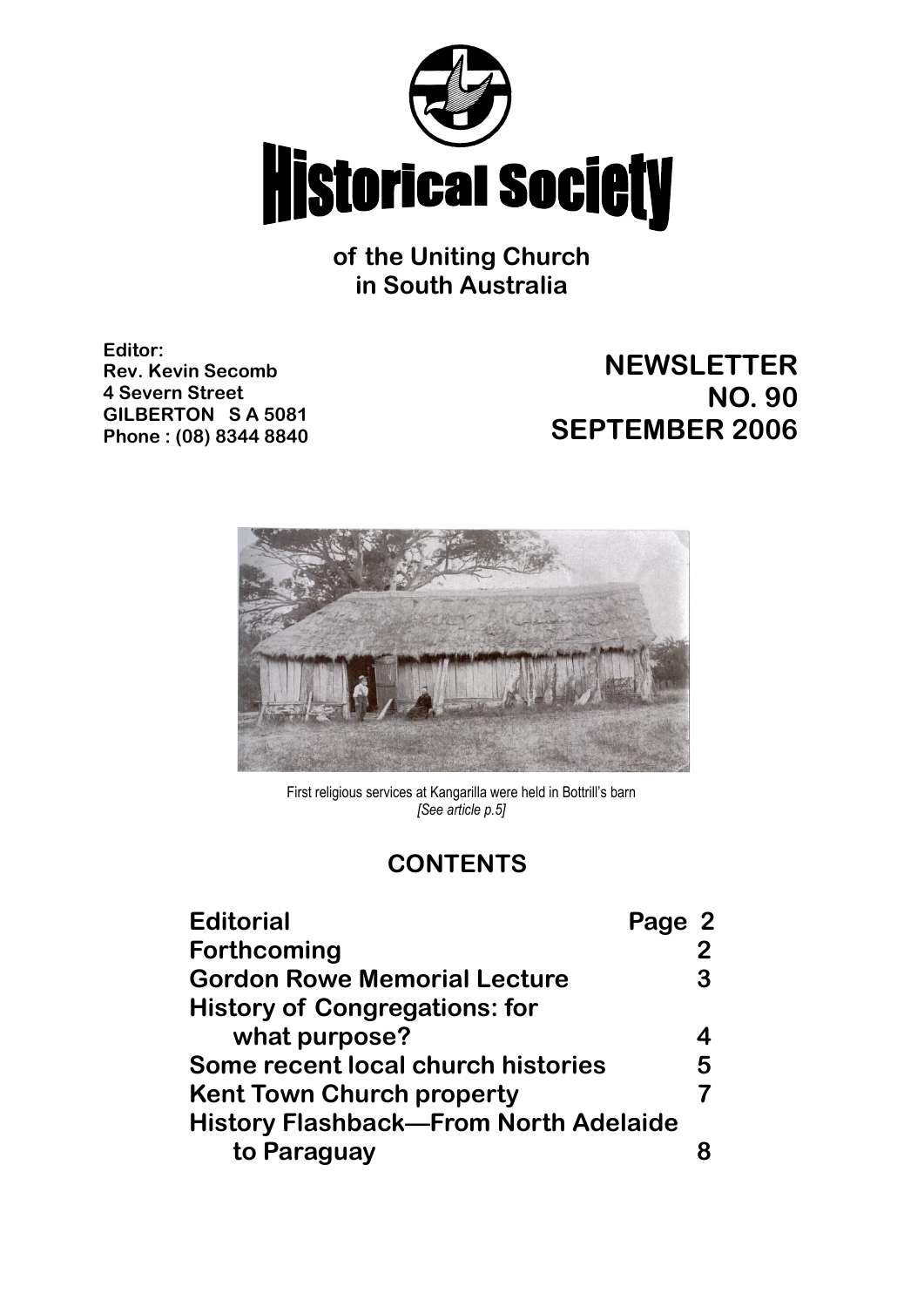Recently I attended the final service of one of our small congregations. It had a life-span of fifty-four years and served the neighbourhood well in that time. But social change ultimately prevailed, and so the leaders of the congregation decided it was time to move on.

The special brochure prepared for the final service contained some brief information about the origins of the congregation. Selected speakers told us about some of the people and activities they remembered before they moved elsewhere. The final speaker briefly outlined how the present members were viewing the future.

Closure of congregations in both urban and rural areas has become a common feature in the life of the Uniting Church. Yet the history of these congregations is often inadequately documented with the result that there are serious gaps in our overall understanding of the Church and its place in our continually changing society.

Every effort must be made to collect our historical data comprehensively, in order that disciplined serious study may be undertaken. It is important that the underlying themes and issues be appreciated for present and future use. This kind of approach to history is very much geared to "excavating the future" of the Uniting Church in South Australia.

In this newsletter four local church histories are reviewed. The compilers approach the task in very different ways.

Dean Eland also tells how he views the purpose for writing local church histories.

In view of the importance of this activity, the Uniting Church Historical Society is planning a workshop in 2007 on how to go about local church history writing. It is hoped this will encourage congregations, large and small, to tell their stories, so that the whole Uniting Church in South Australia will reap the benefit.

*Kevin Secomb*

#### **FORTHCOMING**

There is to be a celebration of the  $40<sup>th</sup>$  Anniversary of those ministers who were ordained in 1966.

This will be held at Kent Town Church on Sunday 22<sup>nd</sup> October at 10 am, and reported on in the next newsletter.

There will also be consideration given to Dr Andrew Dutney's 2005 lecture to the Society, "So different so quickly": the impact of Church Union on the Ministry.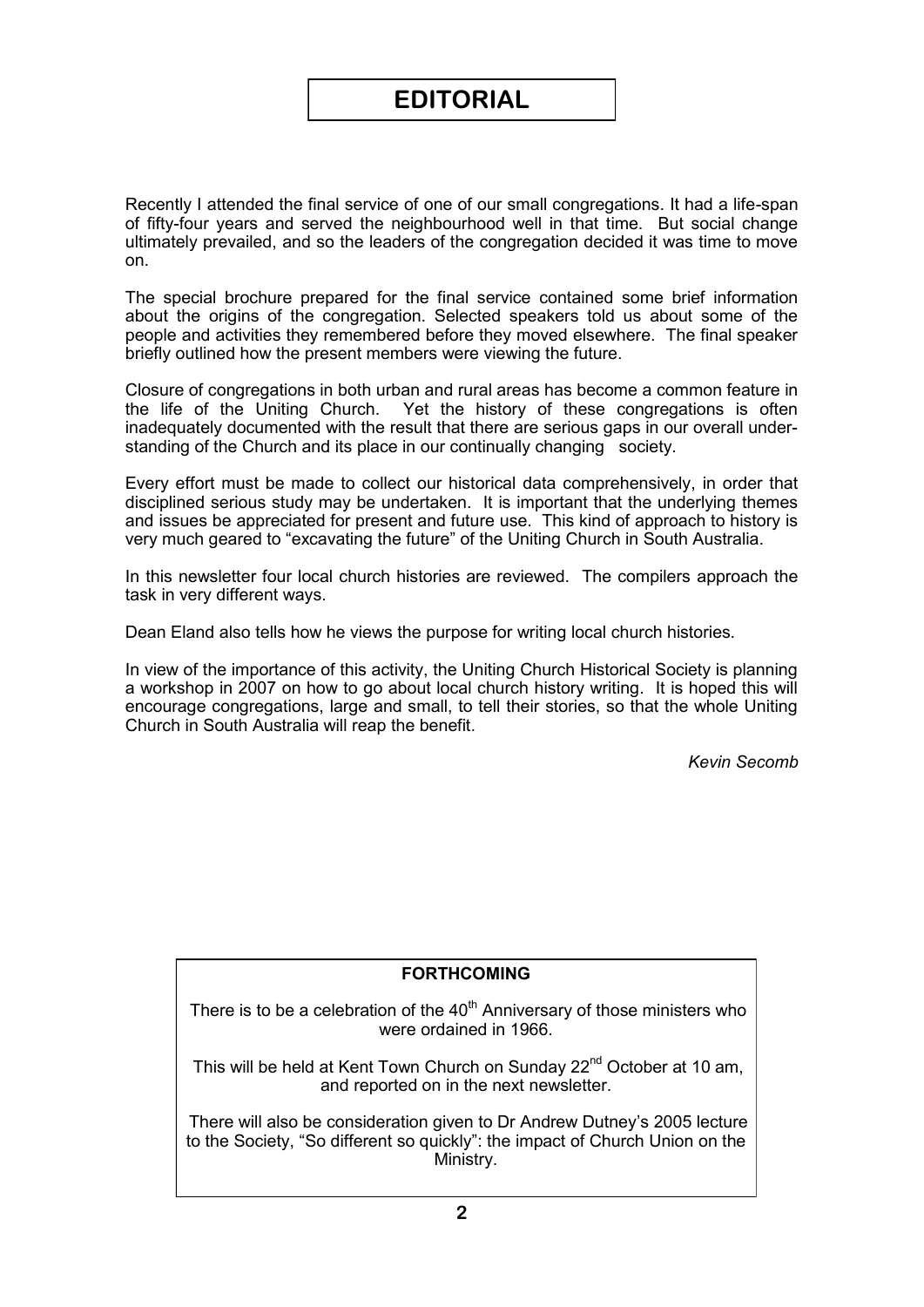

Ian Breward was professor of Church History from 1982 until 1999 at the United Faculty of Theology in Melbourne, and was Senior Associate Professor of the History Department at the University of Melbourne.

Among his many publications are

- "Australia the most godless place under heaven?" which contains the five<br>Bicentennial Lectures sponsored by the Melbourne College of Divinity. Bicentennial Lectures sponsored by the
- "A History of the Australian Churches" published in 1993, and
- "A History of the Churches in Australasia" published in 2002.

These and others of his works are widely read and Ian has national acclaim for his research, writing, and lecturing.

#### *Postscript*

*Uniting Church people and others will remember with deep appreciation the very great contribution made by Rev D'Arcy Wood and Janet Wood to church life in so many ways during their years in South Australia. This is an invaluable opportunity to learn about their inspirational father/father-in-law.*

*Spread the word about this important event: the contribution of a great Australian Church leader will be assessed by one of the best Australian Church historians. Be there. Bring others.*

*Editor*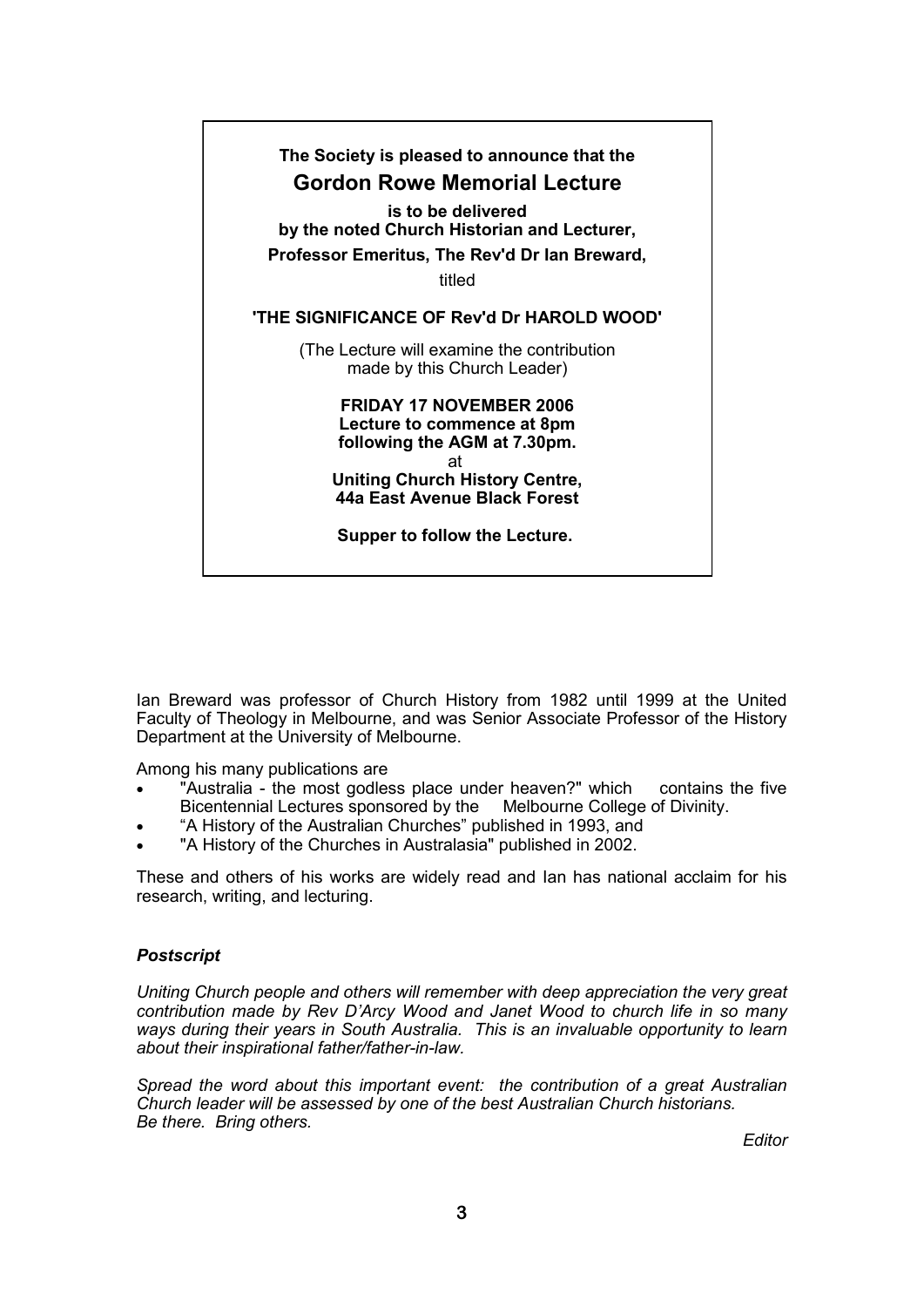## **HISTORY OF CONGREGATIONS: FOR WHAT PURPOSE?**

**Dean Eland**

Some people find it hard to get excited about the history of congregations. Leaders may be struggling with the pastoral and ministry demands of the present and will be encouraging members to think about the future. Many may be puzzled by an emphasis on past events and experiences and those few enthusiasts who are looking over their shoulder at what has gone before!

Some months ago I was talking with a couple in the Pilgrim congregation who are passionate about State education. In our conversation it became clear that this couple had joined this congregation without knowing that the first minister, the Rev Thomas Quinton Stow was a leading public figure in SA and a strong advocate of a state-led education system which was free, compulsory and non sectarian! In effect their passion was very similar to that of Stow and the building in which they were worshiping once had the name Stow Memorial!

Developing an appreciation of our past may open doors into the future as this congregation is engaged in a serious conversation about what it means to be a public church and to be a servant community in the city.

In my research on lay leaders in the Port Adelaide congregation, in the final decades of the  $19<sup>th</sup>$  century. I discovered that many were civic leaders in the community and some became leaders of conservative political parties in the State. This revelation helped me to understand how the church made a significant contribution to what is now called *social capital.* Clearly the Port Adelaide Congregational church contributed a great deal to community life through its leaders and this was a challenge to me when I was minister there in the 1980s. I found that I was struggling with the question which history prompted: how could the congregation again be part of community life and assist in bringing people together to work for the health and well being of community?

The history of a congregation will inform us about the journey of faith but memories will also open doors to creative imagination. Histories also explain why congregations are unique social entities each with their own DNA! In effect, our past has shaped our outlook and traditions, and we cannot face the future without coming to terms with the past.

There were many occasions at Port Adelaide when my eye was drawn to the first world war memorial with its long list of names of young men who were sent to war. My prayers for world peace were more passionate as I was prompted to think about the cost of their sacrifice.

Other memorials in that building reminded me of ministers who had set great examples of pastoral ministry, social witness and evangelism. Often these ministries were at great personal cost. Two ministers, the first and third, each served for 28 years! While these ministries have a different form today elders were often surprised that these three foundations of church life were frequently reaffirmed by the commitments we made and the priorities we gave to community ministry.

Let's have more local church histories so we can value what has been achieved. The insights which we gain however will also help us be more creative about our future.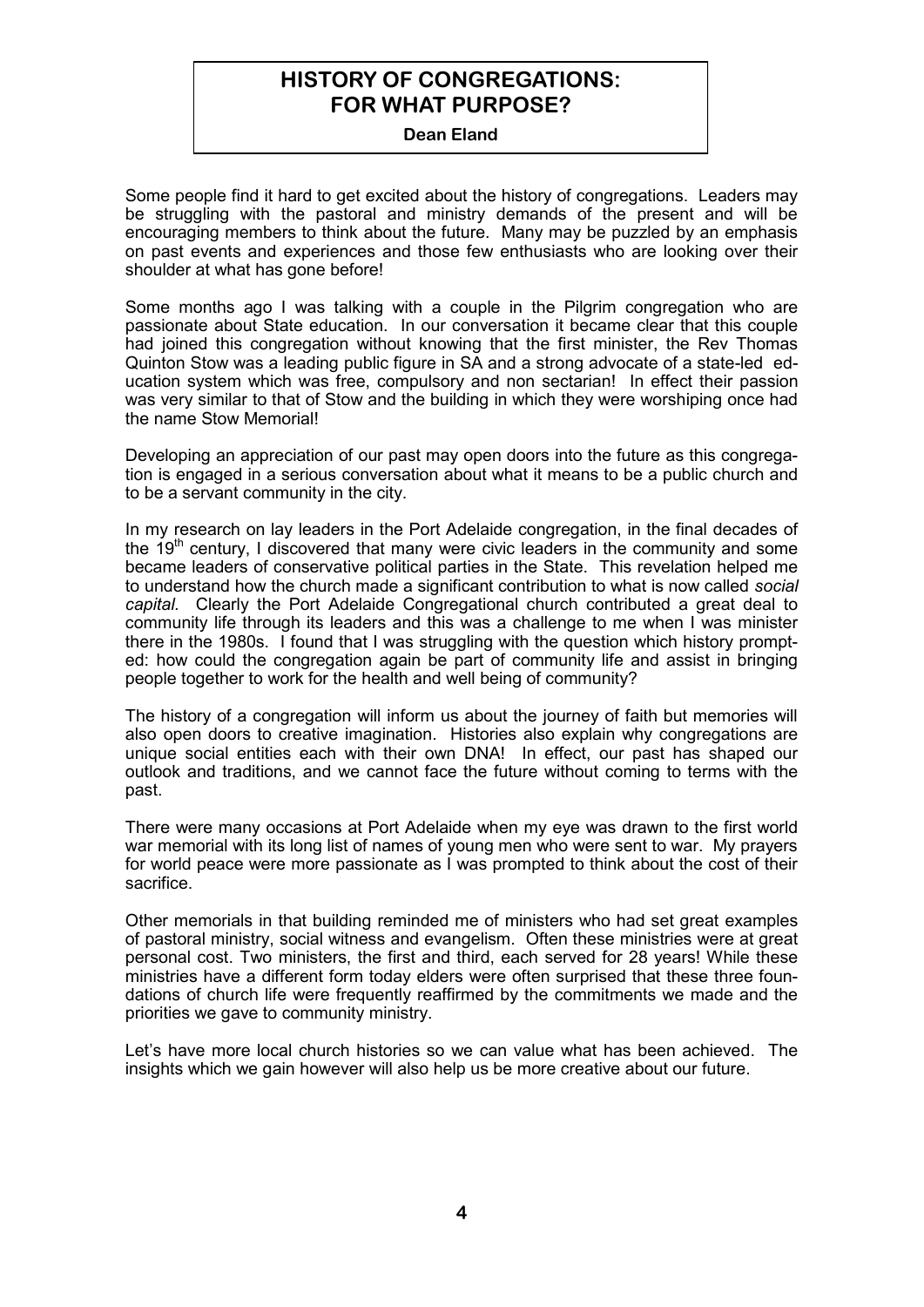## **SOME RECENT LOCAL CHURCH HISTORIES**

GEORGE W. POTTER

 *"A Chapel in the Horseshoe Section": Noarlunga Wesleyan Methodist Chapel (1855-2005).* (Published by Old Noarlunga Uniting Church, 2005)

JILL ROHRLACH (Compiler)

 *Kangarilla Uniting Church 1856-2006: 150 years of Praise and 150 years of Worship.* (Published by Kangarilla Uniting Church, 2006)

#### GEOFFREY C. BISHOP

 *"The Spire on the Parade": Clayton Wesley Uniting Church (1856-2006).* (Beulah Park, SA, published by Clayton Wesley Uniting Church, 2006)

#### DEAN ELAND

 *Cheltenham Community and Church: Introduction to an Adelaide suburban community and a local church).* (Black Forest, SA, published by the Historical Society of the Uniting Church in SA, 2005,  $1<sup>st</sup>$  edn)

Three of these histories were compiled to help celebrate 150 years of church life in local areas. Two of the four celebrate church life in rural centres south of the Adelaide metropolitan area, in Old Noarlunga and Kangarilla. The other two come from suburban congregations, one situated in Beulah Park, east of Adelaide, and the other in Cheltenham in the west. While three of these congregations are still maintaining their witness to the Gospel of Jesus Christ, the Cheltenham congregation was disbanded in 1973 after being in existence for sixty years.

The **Clayton Wesley** church history, true to good Protestant form, begins with a text (Ephesians 2:19-21) as its guiding light in the subsequent recording of the history of the congregation. Drawing on words used in introducing the centennial history, Dr Bishop writes, "A church is not the structure of stone, brick, timber and glass of the buildings, which the world sees as it goes by but the fellowship which meets, worships and works there, week by week and generation by generation." Then he quotes the Rev Sidney M Munn who had said at a church anniversary in the 1950s, "Do not let our church be inspired by sentimental attachment to the dead past, but rather by the Spirit of our living Lord…"

These words provide a worthy benchmark for all who undertake the task of local church history writing. In so many instances much space is given over to the story of the raising up of buildings and their fate. Consequently the faith stories of the people involved are quite overshadowed.

There are situations, however, where the history writer is faced with almost a complete dearth of information. This is what faced George Potter as he set about his task. Taking what little information he had available to him, he pieced together the story of the life and times of the people in each era of the one hundred and fifty years, and presented the congregation as being a part of that setting. The **Old Noarlunga** local church history is therefore presented largely in an historical essay format. It is brief, but effective, a worthy memento to be treasured as a record of the 150 years celebration by a small rural congregation.

The **Kangarilla** church history is much more ambitious. It is almost a coffee-table volume, being of large format, printed on high quality paper, and containing many photographs, both coloured and black and white. Apparently only a brief account was produced for the centenary celebrations. This time the members of the "150<sup>th</sup> Anniversary Book Committee" were obviously determined the record was to be more comprehensive.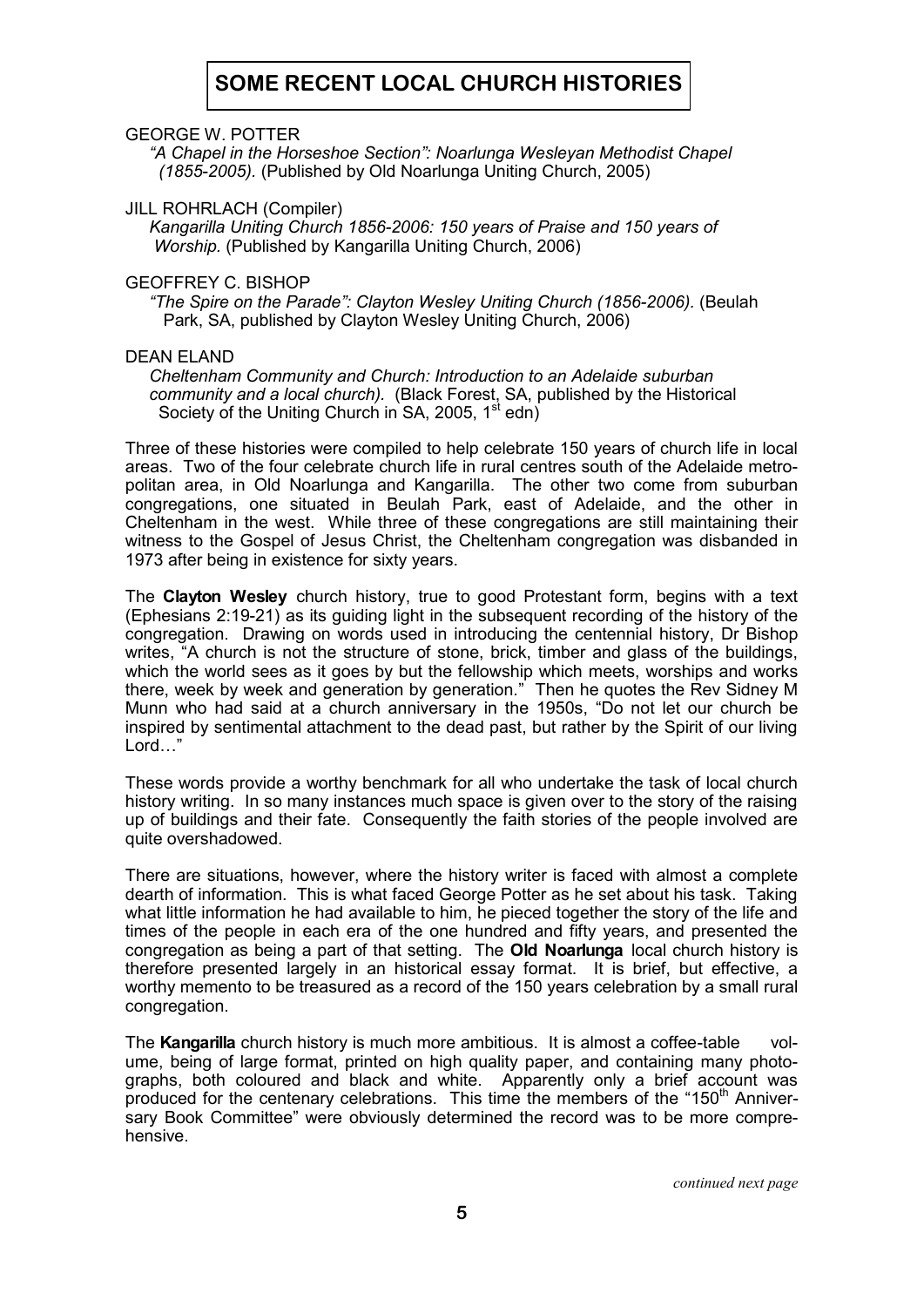They certainly succeeded. This book contains a wide variety of written material interspersed with photographs and lists of names. There are the ministers, Sunday School teachers and Scholars, and people who gave substantial service to other groups and organisations of the Kangarilla church. There is even quite a comprehensive list of the weddings that have been celebrated in the present church building, along with many photos of the wedding parties.

There is a lot of interest in lists of names as local people stir their memories. They also provide valuable information to historians seeking to discover links that will serve to enhance the overall historical narrative. However, such lists can be handled better through well-organised appendices than being incorporated in the body of the text. It is important to develop the story of what happened over the years with clarity. Lists of names do tend to hinder the achievement of that goal.

This book contains a remarkable amount of information regarding the Kangarilla church from its earliest days to the present. However, it does have a problem with structure.

As a contrast, the **Clayton Wesley** story is developed by the writer in a very orderly fashion. This is clearly seen in the way matters are laid down in the table of contents and carefully followed throughout the whole book. Beginning with the origins of the Clayton congregation under the heading "The Clayton Church Fellowship", the narrative leads up to the open-ended "Looking to the Future".

This local church history is one of a series of such histories prepared over the years. This writer is very mindful of the work done by predecessors. As well as acknowledging their contributions, he has been able to add to many of the matters previously raised in such a way that brings clarification and further enrichment to the material. This indicates the importance of having history written up more than once, because another writer in a different era can provide another perspective.

While this history follows on from what other Clayton (Congregational) church historians have written in earlier years, the present church has significantly changed its identity. This has come about by the amalgamation with Norwood Wesley Church (previously Methodist). And later the Uniting Church, St Morris (previously Methodist). Both these congregations had their own histories prior to the amalgamation. In fact, Wesley Church would have a history starting much the same time as Clayton's.

Dr Bishop has included these two congregations in his history with impartiality. However it is not easy to get away from the image of two tributaries joining the main river. Following on from previous Clayton histories, it is not surprising that Clayton comes through as the major theme. Yet predecessors came from the other two congregations as well.

This is an issue that has to be taken into account by all local church historians who now write within the context of the Uniting Church. It is especially important where the congregation has experienced amalgamations and continues to develop life as a new identity.

This is not the issue for Dean Eland in this particular contribution he makes to local church history. As the **Cheltenham Congregational** church was closed 33 years ago, its history (1913-1973) can be seen in quite a different perspective. He has chosen to record quite a full account of the historical development of the suburban area in that region of metropolitan Adelaide. In this way, it can be demonstrated the local church has an identifiable context to which it is to be responsive as part of its service to the community. Eland is not only able to write about the life of the Cheltenham church during its sixty years but is also able to describe its decline and ending. He is in a position to bring out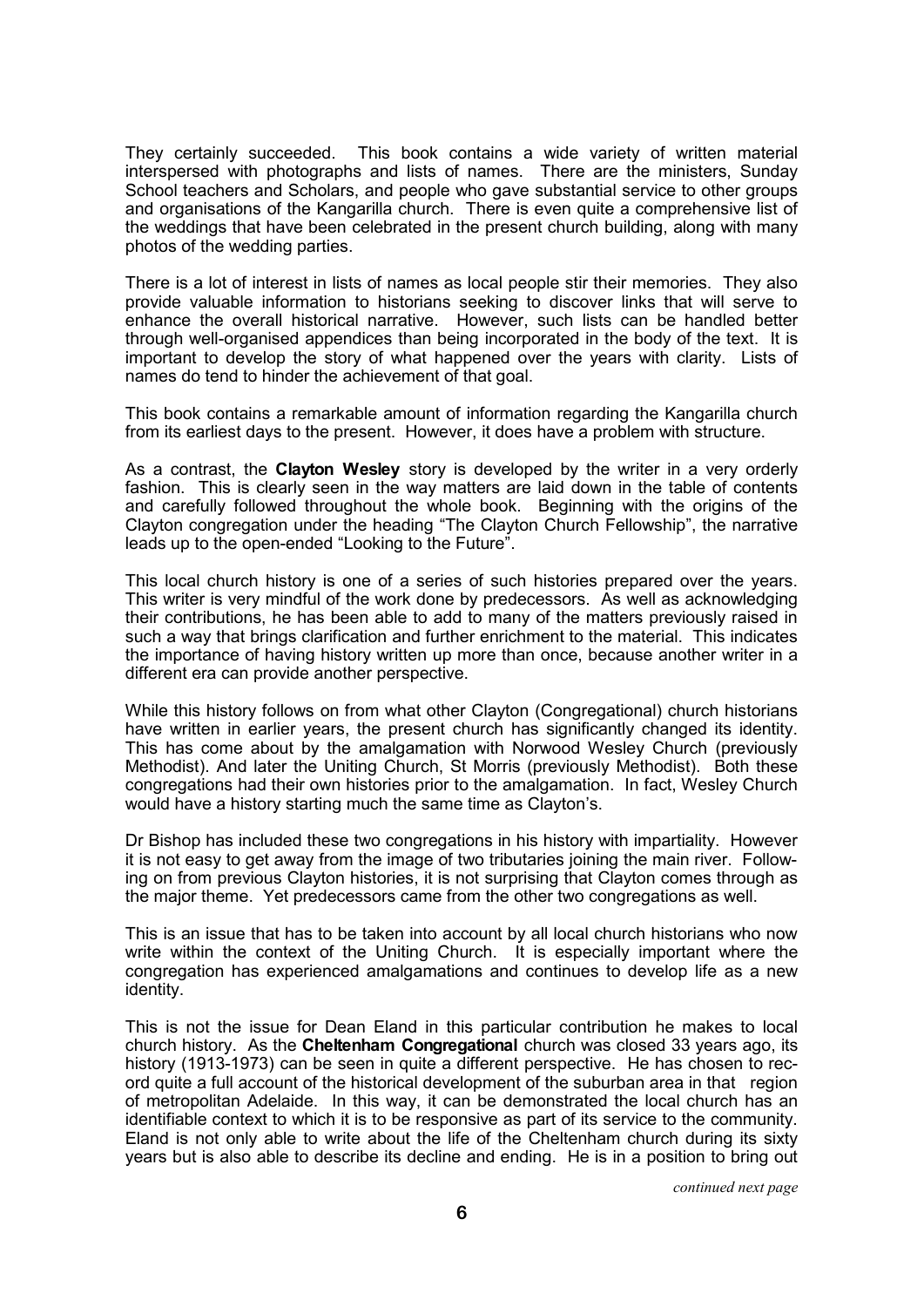the importance of various changes that impacted on that local church. But he does not see his work is complete. He believes there is more material that needs to be added in: hence the insistence this effort is only the first edition.

It is also instructive to compare rural and suburban local church histories. Briefly, Kangarilla church has had support from an identifiable group of local families and their descendants for generations. This is a situation that is beginning to break down in the urban environment. As Dr. Bishop notes the present members of Clayton Wesley live in 41 different suburbs. This situation is bound to have a profound impact on local church life from now on, and will have important consequences for the whole Uniting Church as it grapples with the issue of gaining unity from diversity.

## **THE KENT TOWN UNITING CHURCH PROPERTY – A WHITE ELEPHANT?**

It would be easy to believe that the large Kent Town Uniting Church property is little more than a mute witness to a bygone era. But this is not how Mark Symons, a leading layman in that congregation, sees it.

Earlier in the year when Uniting Church Historical Society members visited Kent Town they heard that the use of the property has increased considerably in the past five years. A wide variety of community groups use the halls on a regular weekly basis. These activities have resulted in use of the halls every week night, Saturdays and Monday mornings by over 600 people per week.

The regular Sunday morning service is attended by a congregation of approximately 50 people. To that must be added the special services of worship which are held, for example, by Prince Alfred College and Pembroke School. In addition there are 30 or more wedding services conducted each year. It is estimated that 8,000 to 10,000 people pass through the church doors in a year.

The church building itself is a superb venue for classical music. The acoustics are eminently suitable for choirs and instrumentalists. Musically, the pipe organ holds pride of place. If it could be completed according to original plans by the addition of a third manual, many knowledgeable organists believe it would be made one of the best pipe organs in Australia.

The issue for the congregation and the Uniting Church at large is to find the way to use this property heritage to the glory of God.

*Continued from page 8*

Would-be historians please note!

<sup>(1)</sup> Whitehead, Anne, *Paradise Mislaid: In Search of the Australian Tribe of Paraguay,* (St Lucia, Queensland, University of Queensland Press,1997).